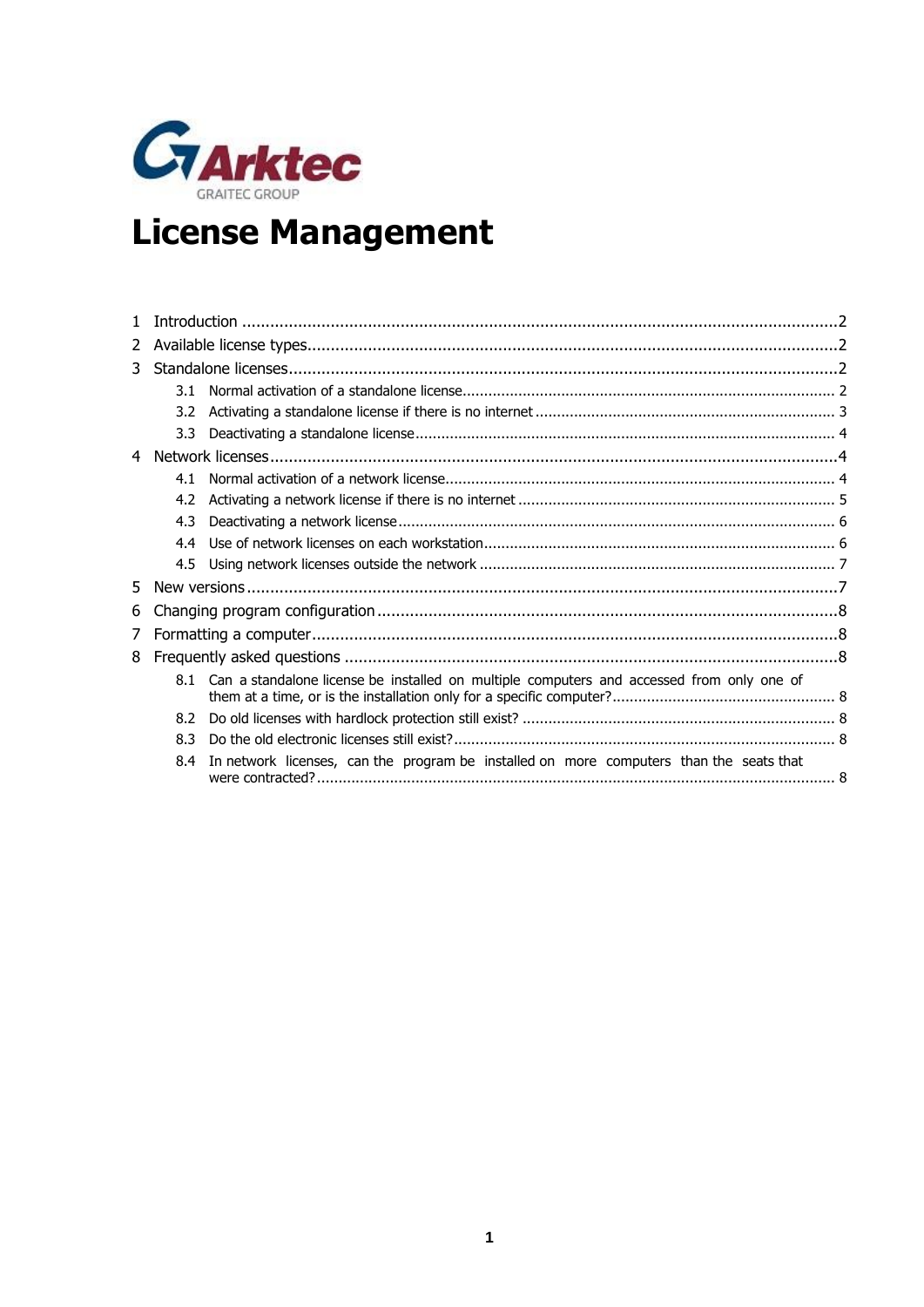# <span id="page-1-0"></span>**1 Introduction**

Since July 1, 2021, Arktec's software license management system has changed, with the integration of Arktec within the Graitec group. The new operation is discussed in this document.

<span id="page-1-1"></span>More detailed information can also be found at<https://www.graitec.com/advance-activation>

# **2 Available license types**

There are these two types of licenses:

- **Standalone license:** The license is installed on the computer where the program will be used.
- **Network license:** the license is installed in a computer to function as a license server. This allows the program to run on other computers on the local network, up to the maximum number of concurrent executions contracted. The license server automatically counts the number of programs that are in use at any one time on the local network, adding one when the program runs on a workstation and subtracting one when it closes. In this way, the program can be installed on more workstations than the contracted ones, but it can only be run simultaneously on the contracted ones.

# <span id="page-1-2"></span>**3 Standalone licenses**

### <span id="page-1-3"></span>**3.1 Normal activation of a standalone license**

When purchasing a standalone license, the licensee will receive the following information:

- Serial number
- Activation code

To activate it, run the  $\mathbb{C}$  "License Utility" program, choose the option "Activate a license" and enter these two data. The program then connects to the Graitec server, verifies that this data is correct, and transfers the license from the Graitec server to the licensee's computer.

| Advance Design - License manager |                                                                                                                                                       |  |
|----------------------------------|-------------------------------------------------------------------------------------------------------------------------------------------------------|--|
|                                  | Welcome to the license installation process for Advance Design 2020!                                                                                  |  |
| <b>Construction first</b>        | $\epsilon$<br>I want to activate my license (I have a Serial Number and an Activation<br>Code)<br>○ I want to connect to My Company's license server. |  |
|                                  | ○ I want to run a 30 days evaluation                                                                                                                  |  |
| $G_{\text{GRAITEC}}$             | Do you need assistance?<br>http://www.graitec.com/en/advance_installation.asp<br>or contact your reseller.                                            |  |
|                                  | Cancel<br>Next                                                                                                                                        |  |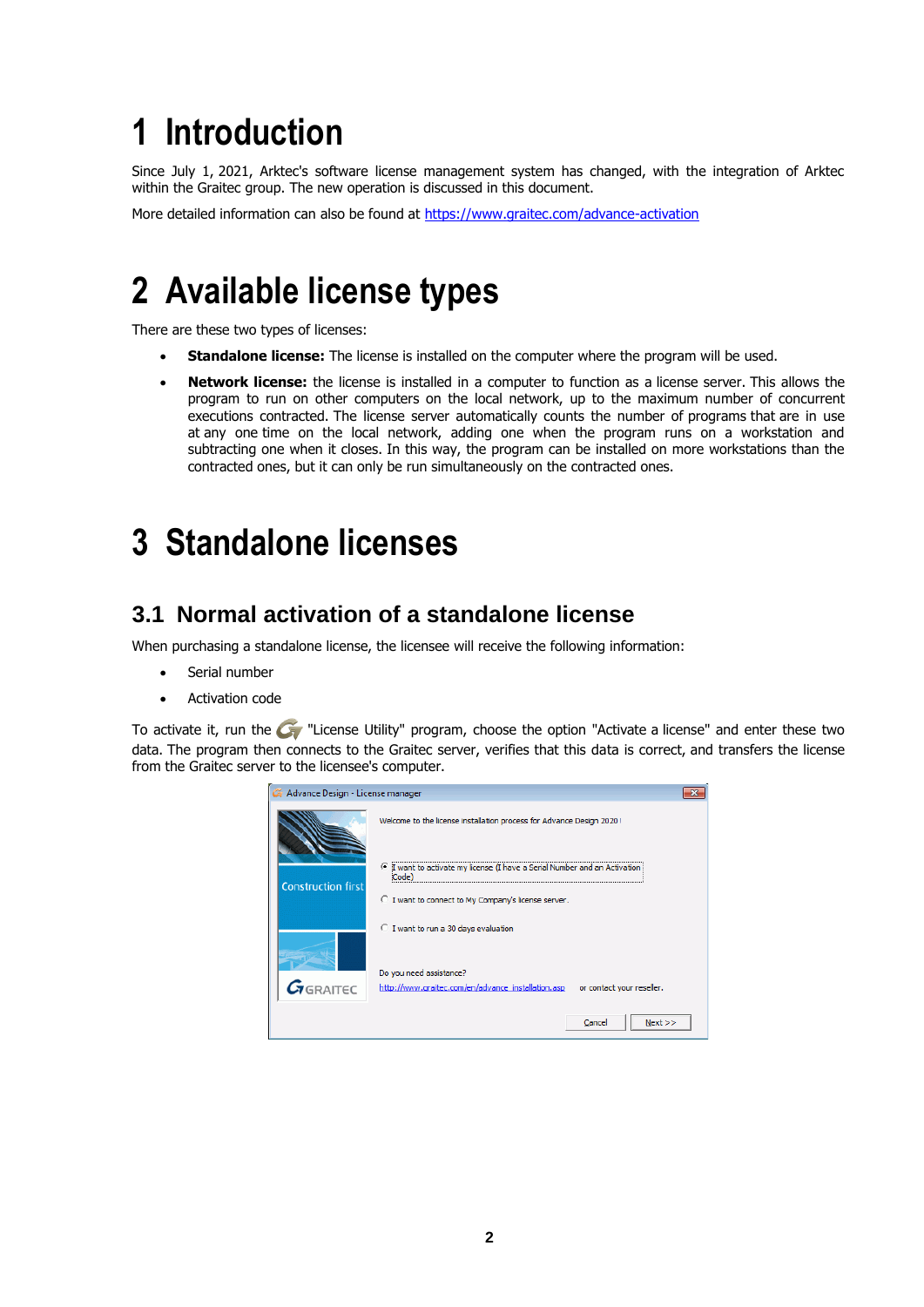|                           | Online Activation                | <sup>(*</sup> I have a Serial Number and an Activation Code and I want to activate my krense.)<br>If you have acquired Advance Design and you have not received your Serial<br>Number and your Activation Code, please contact your dealer GRAITEC. |
|---------------------------|----------------------------------|-----------------------------------------------------------------------------------------------------------------------------------------------------------------------------------------------------------------------------------------------------|
| <b>Construction first</b> | Serial Number<br>Activation Code |                                                                                                                                                                                                                                                     |
|                           | Offine Activation                | C I have a xril file from GRATTEC and I want to activate my icense offine                                                                                                                                                                           |
| <b><i>G</i></b> GRAITEC   | Do you need assistance?          | http://www.graitec.com/en/advance_installation.asp<br>or contact your reseler.                                                                                                                                                                      |

## <span id="page-2-0"></span>**3.2 Activating a standalone license if there is no internet**

If the computer on which the license is being installed does not have an internet connection, you can choose offline activation, generating a file with an XML extension. This file is sent to [license.activation@graitec.com](mailto:license.activation@graitec.com) and an automatic response is expected in approximately 10 minutes. At this point, the license is no longer on the Graitec server and is sent by email to the sender. The reply message includes another file with an XML extension.

The  $\bullet$  "License Utility" program is run again, the option "I have an activation XML file" is chosen and this file is selected.

| The connection with the GRATTEC loanse server has failed.<br>Please check your Internet connection and repeat the procedure.<br>If the computer on which you want to install the icense is not connected to the<br>Internet, we can proceed with a offine authorization.<br><b>Construction first</b><br>C. I want to retry the connection to the server GRATEC.<br>F I want to proceed with a office authorization.<br>Do you need assistance?<br>$G$ RAITEC<br>http://www.graitec.com/en/advance_installation.asp -<br>or contact your reseler.<br>Next >><br>Cancel<br><b>G</b> Advance Design - License manager<br>$\vert x \vert$<br>Online Activation<br>Thave a Serial Number and an Activation Code and I want to activate my license.<br>If you have acquired Advance Steel and you have not received your Serial<br>Number and your Activation Code, please contact your dealer GRAITEC.<br>Serial Number<br><b>Construction first</b><br><b>Activation Code</b><br>Offline Activation<br>Thave a xml file from GRAITEC and I want to activate my license offline.<br>9 P.<br>Do you need assistance?<br><b>A</b> GRAITEC<br>http://www.graitec.com/en/advance_installation.asp<br>or contact your reseller.<br>Next >><br>Cancel<br>< <previous< th=""><th>Gr Advance Design - License manager</th><th></th></previous<> | Gr Advance Design - License manager |  |
|-------------------------------------------------------------------------------------------------------------------------------------------------------------------------------------------------------------------------------------------------------------------------------------------------------------------------------------------------------------------------------------------------------------------------------------------------------------------------------------------------------------------------------------------------------------------------------------------------------------------------------------------------------------------------------------------------------------------------------------------------------------------------------------------------------------------------------------------------------------------------------------------------------------------------------------------------------------------------------------------------------------------------------------------------------------------------------------------------------------------------------------------------------------------------------------------------------------------------------------------------------------------------------------------------------------------------------------|-------------------------------------|--|
|                                                                                                                                                                                                                                                                                                                                                                                                                                                                                                                                                                                                                                                                                                                                                                                                                                                                                                                                                                                                                                                                                                                                                                                                                                                                                                                                     |                                     |  |
|                                                                                                                                                                                                                                                                                                                                                                                                                                                                                                                                                                                                                                                                                                                                                                                                                                                                                                                                                                                                                                                                                                                                                                                                                                                                                                                                     |                                     |  |
|                                                                                                                                                                                                                                                                                                                                                                                                                                                                                                                                                                                                                                                                                                                                                                                                                                                                                                                                                                                                                                                                                                                                                                                                                                                                                                                                     |                                     |  |
|                                                                                                                                                                                                                                                                                                                                                                                                                                                                                                                                                                                                                                                                                                                                                                                                                                                                                                                                                                                                                                                                                                                                                                                                                                                                                                                                     |                                     |  |
|                                                                                                                                                                                                                                                                                                                                                                                                                                                                                                                                                                                                                                                                                                                                                                                                                                                                                                                                                                                                                                                                                                                                                                                                                                                                                                                                     |                                     |  |
|                                                                                                                                                                                                                                                                                                                                                                                                                                                                                                                                                                                                                                                                                                                                                                                                                                                                                                                                                                                                                                                                                                                                                                                                                                                                                                                                     |                                     |  |
|                                                                                                                                                                                                                                                                                                                                                                                                                                                                                                                                                                                                                                                                                                                                                                                                                                                                                                                                                                                                                                                                                                                                                                                                                                                                                                                                     |                                     |  |
|                                                                                                                                                                                                                                                                                                                                                                                                                                                                                                                                                                                                                                                                                                                                                                                                                                                                                                                                                                                                                                                                                                                                                                                                                                                                                                                                     |                                     |  |
|                                                                                                                                                                                                                                                                                                                                                                                                                                                                                                                                                                                                                                                                                                                                                                                                                                                                                                                                                                                                                                                                                                                                                                                                                                                                                                                                     |                                     |  |
|                                                                                                                                                                                                                                                                                                                                                                                                                                                                                                                                                                                                                                                                                                                                                                                                                                                                                                                                                                                                                                                                                                                                                                                                                                                                                                                                     |                                     |  |
|                                                                                                                                                                                                                                                                                                                                                                                                                                                                                                                                                                                                                                                                                                                                                                                                                                                                                                                                                                                                                                                                                                                                                                                                                                                                                                                                     |                                     |  |
|                                                                                                                                                                                                                                                                                                                                                                                                                                                                                                                                                                                                                                                                                                                                                                                                                                                                                                                                                                                                                                                                                                                                                                                                                                                                                                                                     |                                     |  |
|                                                                                                                                                                                                                                                                                                                                                                                                                                                                                                                                                                                                                                                                                                                                                                                                                                                                                                                                                                                                                                                                                                                                                                                                                                                                                                                                     |                                     |  |
|                                                                                                                                                                                                                                                                                                                                                                                                                                                                                                                                                                                                                                                                                                                                                                                                                                                                                                                                                                                                                                                                                                                                                                                                                                                                                                                                     |                                     |  |
|                                                                                                                                                                                                                                                                                                                                                                                                                                                                                                                                                                                                                                                                                                                                                                                                                                                                                                                                                                                                                                                                                                                                                                                                                                                                                                                                     |                                     |  |
|                                                                                                                                                                                                                                                                                                                                                                                                                                                                                                                                                                                                                                                                                                                                                                                                                                                                                                                                                                                                                                                                                                                                                                                                                                                                                                                                     |                                     |  |
|                                                                                                                                                                                                                                                                                                                                                                                                                                                                                                                                                                                                                                                                                                                                                                                                                                                                                                                                                                                                                                                                                                                                                                                                                                                                                                                                     |                                     |  |
|                                                                                                                                                                                                                                                                                                                                                                                                                                                                                                                                                                                                                                                                                                                                                                                                                                                                                                                                                                                                                                                                                                                                                                                                                                                                                                                                     |                                     |  |
|                                                                                                                                                                                                                                                                                                                                                                                                                                                                                                                                                                                                                                                                                                                                                                                                                                                                                                                                                                                                                                                                                                                                                                                                                                                                                                                                     |                                     |  |
|                                                                                                                                                                                                                                                                                                                                                                                                                                                                                                                                                                                                                                                                                                                                                                                                                                                                                                                                                                                                                                                                                                                                                                                                                                                                                                                                     |                                     |  |
|                                                                                                                                                                                                                                                                                                                                                                                                                                                                                                                                                                                                                                                                                                                                                                                                                                                                                                                                                                                                                                                                                                                                                                                                                                                                                                                                     |                                     |  |
|                                                                                                                                                                                                                                                                                                                                                                                                                                                                                                                                                                                                                                                                                                                                                                                                                                                                                                                                                                                                                                                                                                                                                                                                                                                                                                                                     |                                     |  |
|                                                                                                                                                                                                                                                                                                                                                                                                                                                                                                                                                                                                                                                                                                                                                                                                                                                                                                                                                                                                                                                                                                                                                                                                                                                                                                                                     |                                     |  |
|                                                                                                                                                                                                                                                                                                                                                                                                                                                                                                                                                                                                                                                                                                                                                                                                                                                                                                                                                                                                                                                                                                                                                                                                                                                                                                                                     |                                     |  |
|                                                                                                                                                                                                                                                                                                                                                                                                                                                                                                                                                                                                                                                                                                                                                                                                                                                                                                                                                                                                                                                                                                                                                                                                                                                                                                                                     |                                     |  |
|                                                                                                                                                                                                                                                                                                                                                                                                                                                                                                                                                                                                                                                                                                                                                                                                                                                                                                                                                                                                                                                                                                                                                                                                                                                                                                                                     |                                     |  |
|                                                                                                                                                                                                                                                                                                                                                                                                                                                                                                                                                                                                                                                                                                                                                                                                                                                                                                                                                                                                                                                                                                                                                                                                                                                                                                                                     |                                     |  |
|                                                                                                                                                                                                                                                                                                                                                                                                                                                                                                                                                                                                                                                                                                                                                                                                                                                                                                                                                                                                                                                                                                                                                                                                                                                                                                                                     |                                     |  |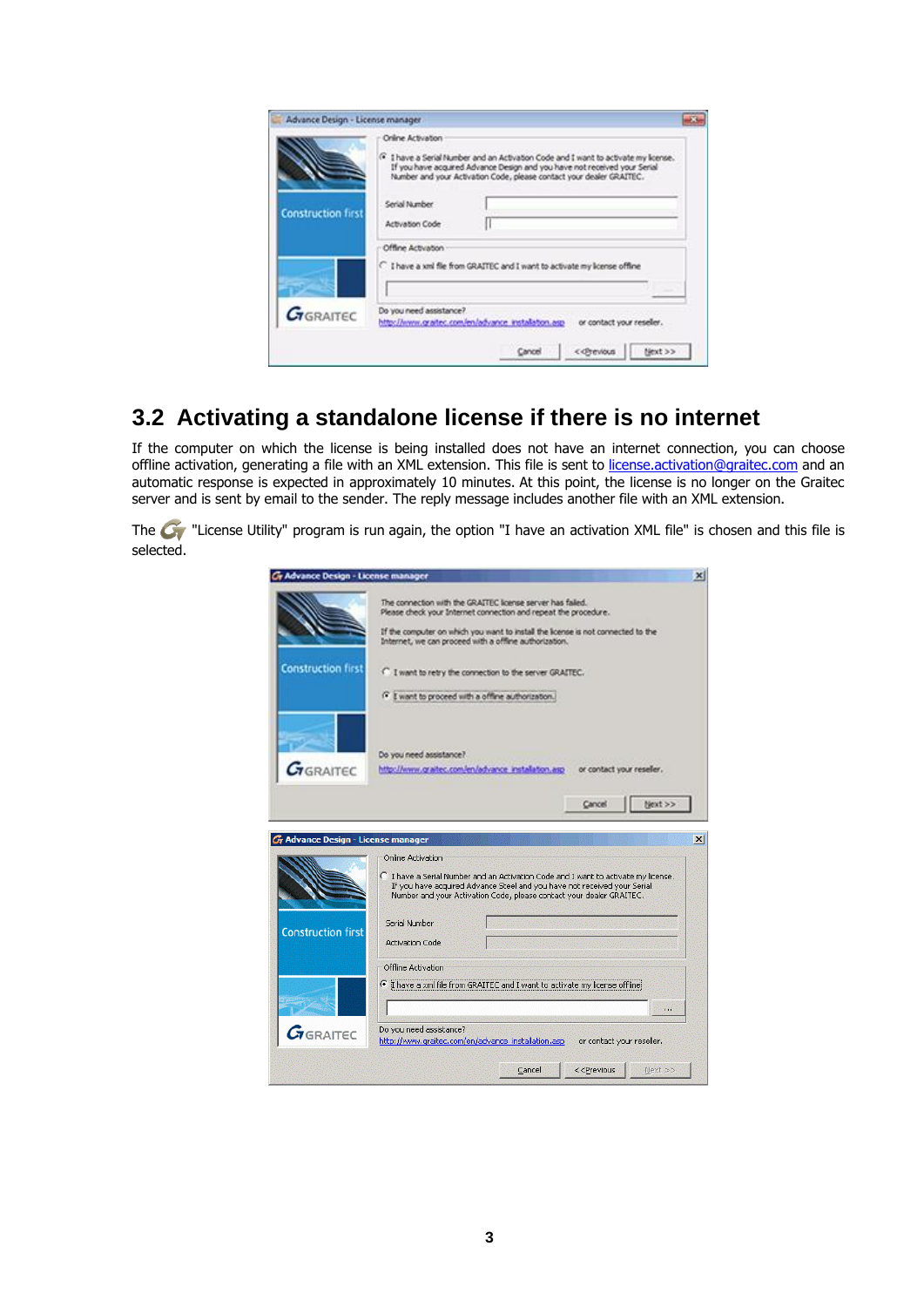### <span id="page-3-0"></span>**3.3 Deactivating a standalone license**

The standalone licenses can be disabled at any time using the  $G$  "License Utility", choosing "Return the license". In this way, the license is disabled and returned to Graitec server, so it can be activated on another computer.



# <span id="page-3-1"></span>**4 Network licenses**

To use network licenses, the utility network licensing is installed on one computer on the network chosen as server license, using the file "LicenseServerInternational.msi". No other software needs to be installed on this server.

The installed program is also called "License Utility", but it differs from the single user license utility in that it has the following icon:



<span id="page-3-2"></span>The license server must have port 7621 open on the firewall and the range 60000 to 61999.

#### **4.1 Normal activation of a network license**

When purchasing a network license, the licensee will receive the following information:

- Serial number
- Activation code

To activate it, run the  $\langle \cdot \rangle$  "License Utility" program on the network computer chosen as the license server, choose the "Activate license" option and enter these two data. The program then connects to the Graitec server, verifies that these details are correct and transfers the network license from the Graitec server to the licensee's server.

In this case, that serial number already includes the number of seats contracted, which are activated on that server.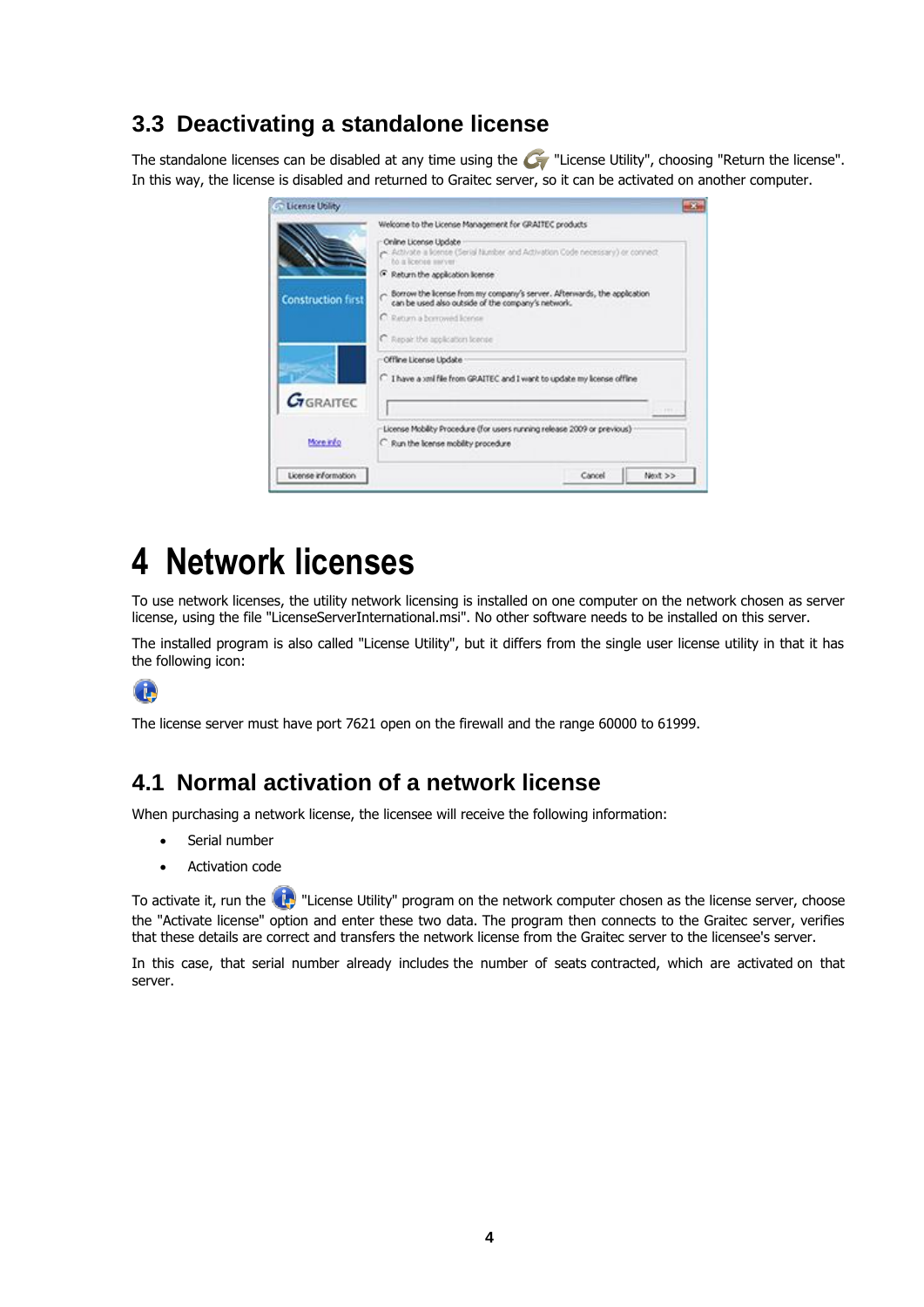| <b>G</b> Server License Utility         |                                                                                                           | $\vert x \vert$ |
|-----------------------------------------|-----------------------------------------------------------------------------------------------------------|-----------------|
|                                         | Welcome to the Server License Management for GRAITEC products.                                            |                 |
|                                         | Online License Update                                                                                     |                 |
|                                         | (* Activate a server license (Serial Number and Activation Code necessary).                               |                 |
|                                         | C. Return server formie                                                                                   |                 |
| <b>Construction first</b>               | C Repair server license                                                                                   |                 |
|                                         | Offine License Update                                                                                     |                 |
|                                         | C I have a xril file from GRAITEC and I want to update my license offline                                 |                 |
|                                         |                                                                                                           |                 |
|                                         |                                                                                                           |                 |
| $7$ GRAITEC                             | Do you need assistance?                                                                                   |                 |
|                                         | http://www.graitec.com/en/advance_installation.asp or contact your reseller.                              |                 |
|                                         | Cancel<br>Next>>                                                                                          |                 |
|                                         |                                                                                                           |                 |
| <b><i>Griserver License Utility</i></b> |                                                                                                           | $\vert x \vert$ |
|                                         | Online Activation                                                                                         |                 |
|                                         | F I have a Serial Number and an Activation Code and I want to activate my license.                        |                 |
|                                         |                                                                                                           |                 |
|                                         | Serial Number                                                                                             |                 |
| <b>Construction first</b>               | Activation Code                                                                                           |                 |
|                                         |                                                                                                           |                 |
|                                         |                                                                                                           |                 |
|                                         |                                                                                                           |                 |
|                                         |                                                                                                           |                 |
|                                         |                                                                                                           |                 |
| GRAITEC                                 | Do you need assistance?<br>http://www.gratec.com/en/advance_installation.asp __ or contact your reseller. |                 |
|                                         |                                                                                                           |                 |
|                                         |                                                                                                           |                 |
|                                         | Next>>                                                                                                    |                 |

## <span id="page-4-0"></span>**4.2 Activating a network license if there is no internet**

If the computer on which the license is being installed does not have an internet connection, you can choose offline activation, generating a file with an XML extension. This file is sent to [license.activation@graitec.com](mailto:license.activation@graitec.com) and an automatic response is expected in approximately 10 minutes. At this point, the license is no longer on the Graitec server and is sent by email to the sender. The reply message includes another file with an XML extension.

The **CP** "License Utility" program is run again, the option "I have an activation XML file" is chosen and this file is selected.

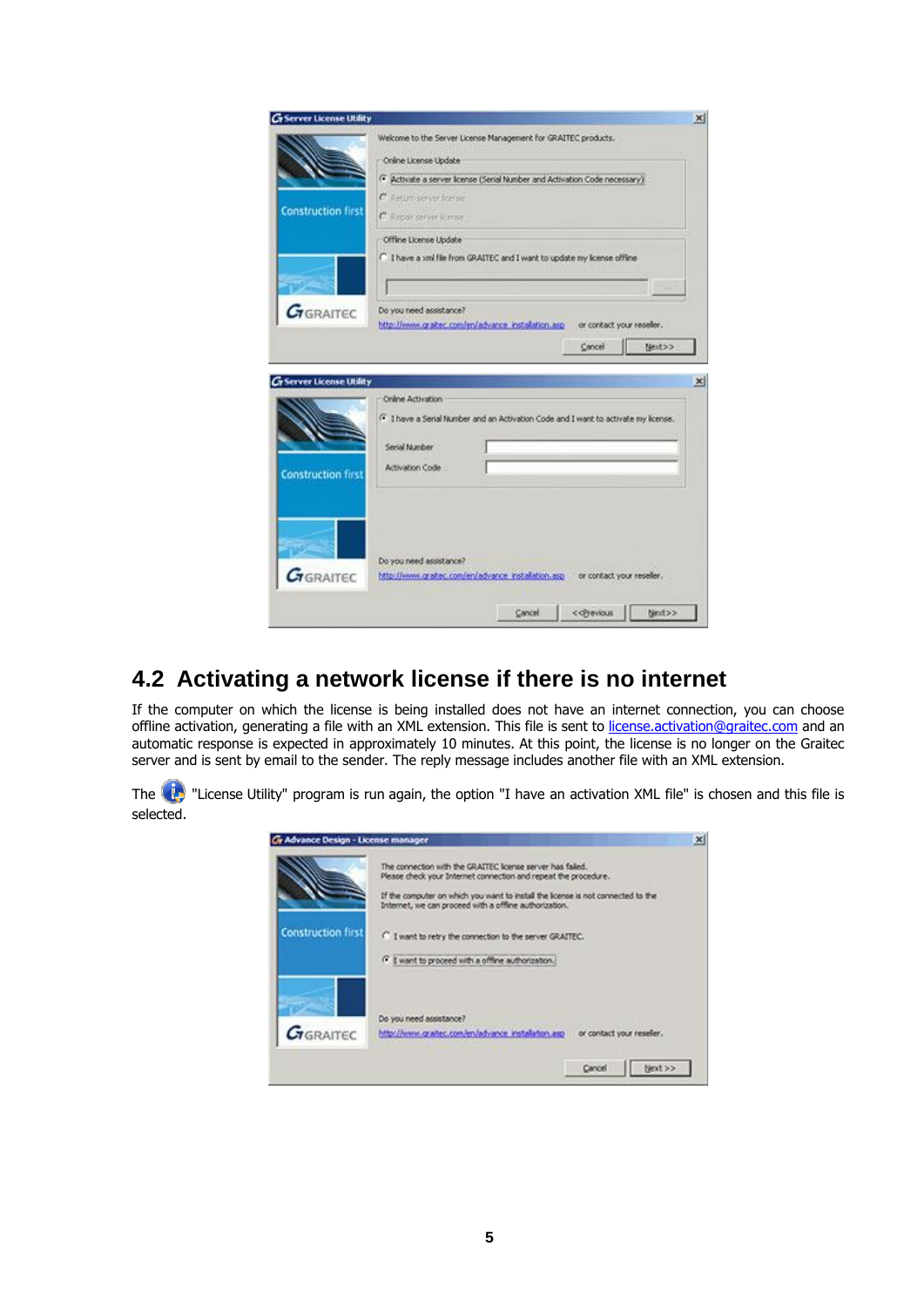|                           | C I have a Serial Number and an Activation Code and I want to activate my license.<br>If you have acquired Advance Steel and you have not received your Serial<br>Number and your Activation Code, please contact your dealer GRAITEC. |                           |  |
|---------------------------|----------------------------------------------------------------------------------------------------------------------------------------------------------------------------------------------------------------------------------------|---------------------------|--|
| <b>Construction first</b> | Serial Number<br><b>Activation Code</b>                                                                                                                                                                                                |                           |  |
|                           | Offline Activation                                                                                                                                                                                                                     |                           |  |
|                           | G<br>I have a xml file from GRAITEC and I want to activate my license offline                                                                                                                                                          |                           |  |
|                           |                                                                                                                                                                                                                                        |                           |  |
| $G_{\text{GRAITEC}}$      | Do you need assistance?<br>http://www.graitec.com/en/advance_installation.asp                                                                                                                                                          | or contact your reseller. |  |
|                           |                                                                                                                                                                                                                                        |                           |  |

## <span id="page-5-0"></span>**4.3 Deactivating a network license**

Network licenses can be deactivated at any time through the **(1)** "License Utility" program by choosing the "Return a license" option. In this way, the license is deactivated and returned to the Graitec server, so that it can be activated on another server.

### <span id="page-5-1"></span>**4.4 Use of network licenses on each workstation**

On each workstation, only the program to be used is installed. To use it, run the  $\bullet$  "License Utility" and indicate that you want to use one of the server licenses by entering the server name (or IP address) and port 7621.

| Advance Design - License manager |                                                                                    | $\mathbf{x}$ |
|----------------------------------|------------------------------------------------------------------------------------|--------------|
|                                  | Welcome to the license installation process for Advance Design 2020!               |              |
| <b>Construction first</b>        | C I want to activate my license (I have a Serial Number and an Activation<br>Code) |              |
|                                  | T want to connect to My Company's license server.                                  |              |
|                                  | C I want to run a 30 days evaluation                                               |              |
|                                  | Do you need assistance?                                                            |              |
| $G_{GRAITEC}$                    | http://www.graitec.com/en/advance_installation.asp<br>or contact your reseller.    |              |
|                                  | Cancel<br>Next                                                                     |              |
| Advance Design - License manager |                                                                                    |              |
|                                  | License Server                                                                     |              |
|                                  | Server Name                                                                        |              |
|                                  | Port<br>7621                                                                       |              |
| <b>Construction first</b>        | Overwrite existing GRAITEC license settings                                        |              |
|                                  |                                                                                    |              |
|                                  |                                                                                    |              |
|                                  | Do you need assistance?                                                            |              |
| $G$ GRAITEC                      | http://www.graitec.com/en/advance_installation.asp or contact your reseller.       |              |
|                                  | Next >><br>Cancel                                                                  |              |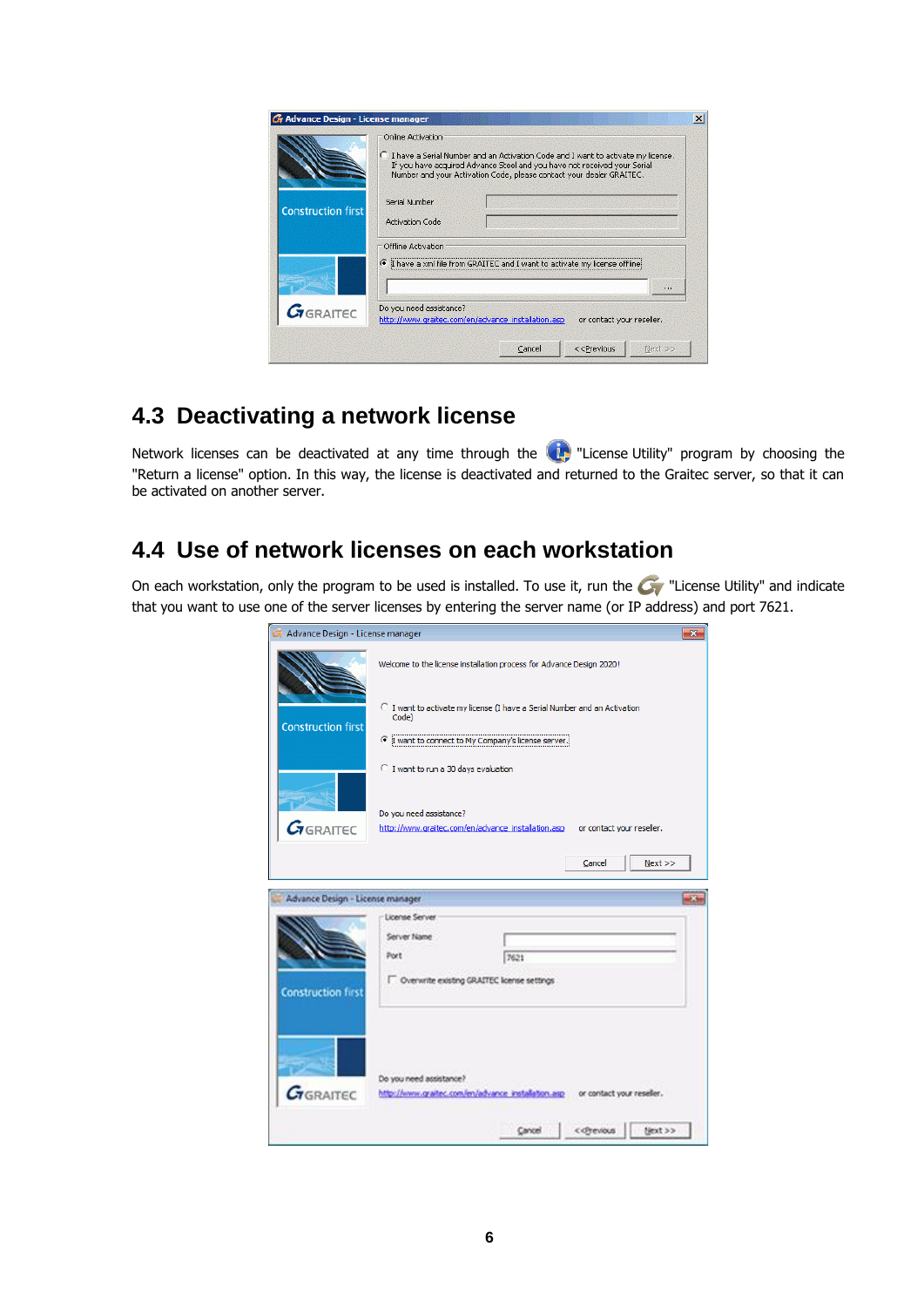

### <span id="page-6-0"></span>**4.5 Using network licenses outside the network**

If you have one laptop to be used some days outside the local network, you can apply for a license borrowed for the number of days you choose (maximum 30). To do this, run the  $\bullet$  "License Utility" program on the laptop, choose the option "Borrow a license from the server" and choose the return date. This license will work on the laptop without connection to the local network until the chosen date, subtracting from the licenses available on the network. It can also be returned at any time by running the "License Utility" program again and choosing the "Return borrowed license" option. If not returned, the license will automatically be deactivated on the laptop on the chosen date, and the server will automatically add a license to the available.

| <b>Co License Utility</b> |                                                                                                                                                                                                                             |             |
|---------------------------|-----------------------------------------------------------------------------------------------------------------------------------------------------------------------------------------------------------------------------|-------------|
|                           | Welcome to the License Management for GRAITEC products<br>Online License Update<br>- Activate a license (Serial Number and Activation Code necessary) or connect<br>to a lonner server<br>C listuro the application license |             |
| <b>Construction first</b> | Borrow the license from my company's server. Afterwards, the application<br>can be used also outside of the company's network.<br>C: Return a borrowed license<br>C Repair the application license                          |             |
| <b><i>C</i>TGRAITEC</b>   | Offline License Update<br>There a xnifile from GRAITEC and I want to update my license offline                                                                                                                              |             |
| More info                 | License Mobility Procedure (for users running release 2009 or previous)<br>C: Run the license mobility procedure                                                                                                            | <b>CHEH</b> |
| License information       | Cancel                                                                                                                                                                                                                      | Next >>     |

# <span id="page-6-1"></span>**5 New versions**

To activate the license for a new version, the following information is required:

- Serial number (same as previous version)
- Activation code (new)

To activate the license of a new version, it is necessary to previously deactivate the license of the previous version, returning the license to the Graitec server. To do this, run the "License Utility" program, choose the option "Return a license" and then run the same program again and choose the option "Activate a license" with the new data.